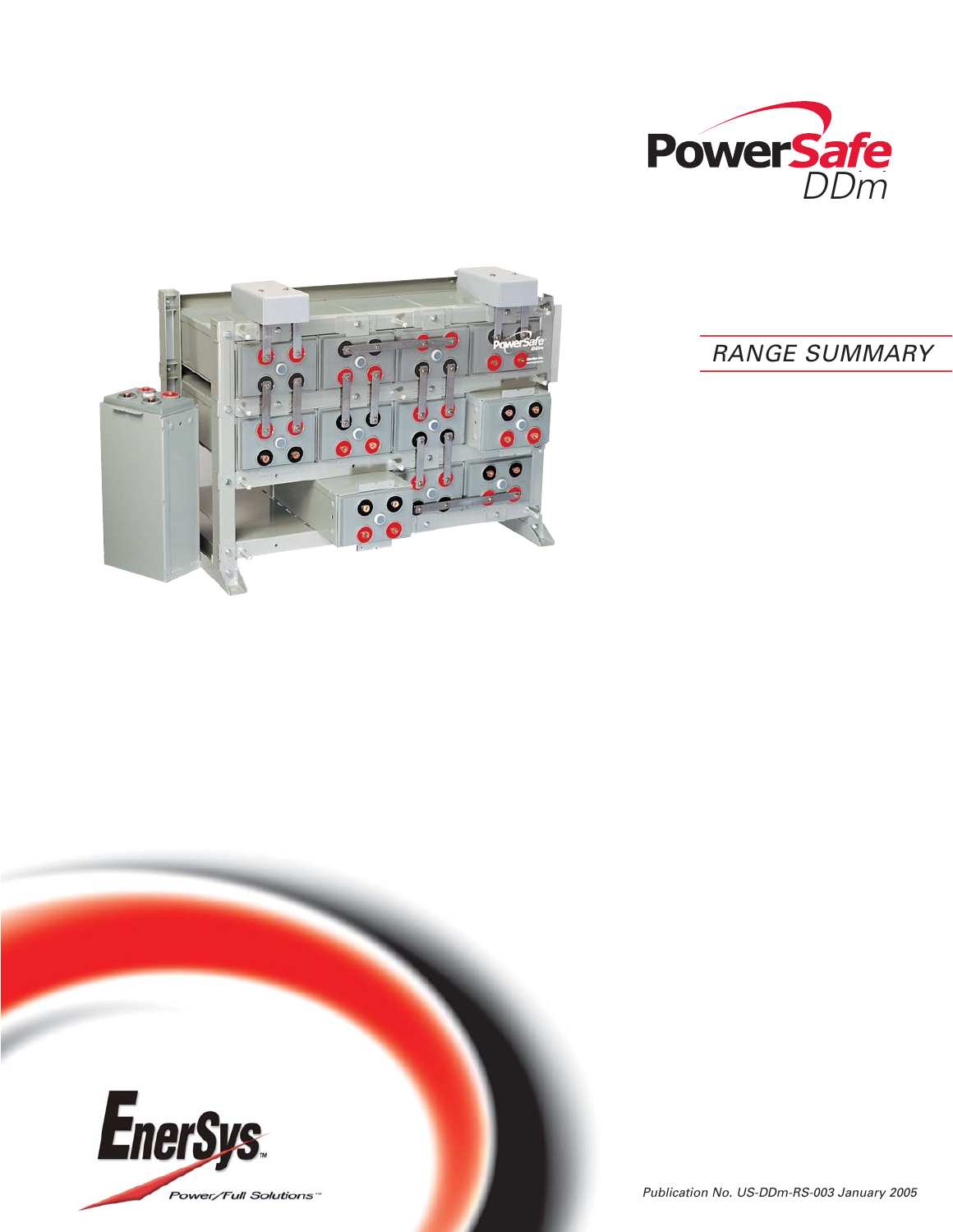### *Introducing the PowerSafe DDM*



The **PowerSafe** DDm range offers an ideal solution for large capacity valve regulated lead-acid battery requirements. **PowerSafe** DDm's steel can (module) design concept, with its integral racking system, provides a cost effective battery system with a compact, quick and simple installation process.

The PowerSafe DDm battery system's cutting-edge technology incorporates an enhanced cell design with a superior racking system. The enhanced cell incorporates thicker positive plates for longer life. The welded/epoxy, dual post seal design provides the highest integrity seal in the industry. The large copper post design also enhances the high rate performance.

Cells are encased in dedicated protective steel cans (modules) that maintain constant, uniform compression for the life of the cell. The easy to assemble racking system provides total flexibility for system configuration and allows fast, simple installation even in the most difficult locations.

PowerSafe DDm, with its optimized recombination technology and extra thick plates, provides excellent performance and service life across a wide range of applications including: telecommunications, power generation/distribution sites, and UPS.

#### **Construction**

- Positive plate Thick 0.252" lead-calcium-tin grids minimize corrosion and prolong life.
- Negative plate Balanced lead-calcium grids optimize recombination efficiency.
- AGM separator Mechanically strong, low electrical resistance, microporous glass fiber which completely absorbs the electrolyte into its structure.
- Container/Cover Polypropylene standard. Optional flame retardant polypropylene available. (UL94 V-0/L.O.I. 28%).
- Containers are single-piece construction.
- Electrolyte Diluted sulfuric acid.
- Terminal post Lead casting terminal. Threaded copper insert, with large surface area, to provide maximum conductivity.
- Terminal seal Ring burn with secondary epoxy resin seal is 100% water bath tested in the factory and proven in service.
- Relief valve Operates at 2-3 psi and is complete with integral flame arrestor.

#### **Features**

- 100% "out of box" initial battery capacity.
- VRLA recombinant technology low maintenance no watering required.
- Up to 2000 Ah in a single cell.
- Frame design allows for maximum heat dissipation.
- Certified to 1997 UBC Zone 4 to six high (48V) on DDm125 and eight high on DDm50, DDm85 and DDm100 sizes.
- Steel module design. Cells factory installed in permanent steel modules with 1 or 2 cells per can.
- Module can be configured 2, 3, 4 or 6 cells wide in single cell modules; 2, 4 or 6 cells wide in 2-cell modules for maximum flexibility.
- Simplified installation.
- Top termination standard.
- Clear flame retardant safety shields allow for easy visual inspection without removal.

#### **Benefits of the steel can (module) design**

- Ease of installation. Simply set up rack and install modules.
- Uniform and consistent compression.
- "Designed-In" thermal management allows maximum air flow.
- Flexible configuration.
- Cell protection from damage during transport.

#### **Installation**

- Steel module design is easier to install. Does not require removal from protective steel cans (modules) during installation.
- Flexible configuration 2, 3, 4 or 6 cells wide in single cell modules or 2, 4 or 6 cells wide in 2-cell modules.
- Total front access for easy maintenance.
- Floor anchoring easy access during install, rack can be set before stowing modules.
- Top termination standard optional side termination available.
- Transition kits available to mount relay rack above battery system.
- Grounding kits available for bonding of all steel components.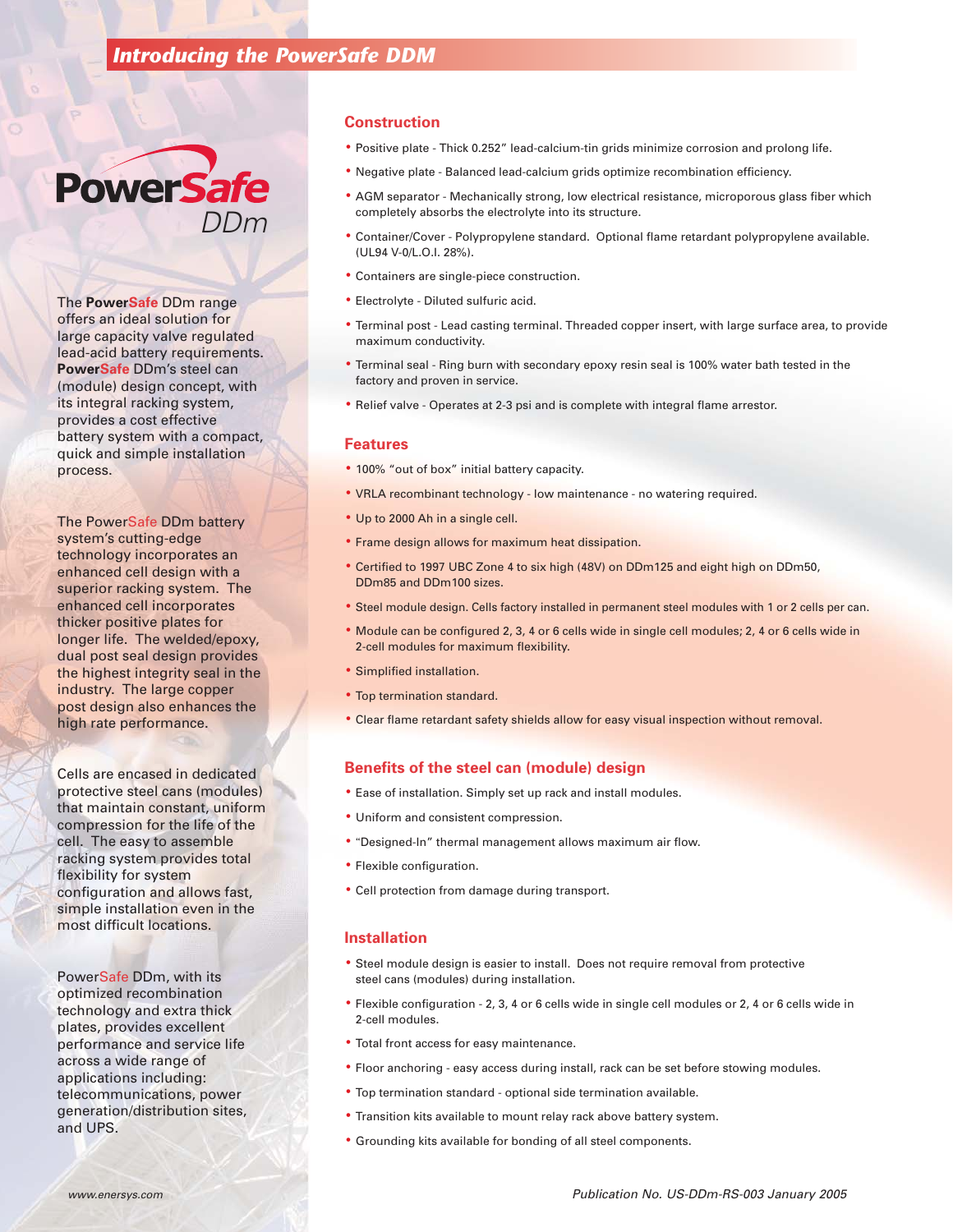

#### **GENERAL SPECIFICATIONS**

|             |                               |                               | <b>Nominal Capacity (Ah)</b>    |                                | <b>Nominal Dimensions</b> |      |                               |     |                         |     |                      |       |                                       |  |
|-------------|-------------------------------|-------------------------------|---------------------------------|--------------------------------|---------------------------|------|-------------------------------|-----|-------------------------|-----|----------------------|-------|---------------------------------------|--|
| <b>Type</b> | <b>Cells</b><br>per<br>Module | <b>Nominal</b><br>Voltage (V) | 10hr. rate<br>1.80Vpc<br>@ 20°C | 8hr. rate<br>1.75Vpc<br>@ 77°F | Length<br>mm              | in   | Height<br>$\mathbf{in}$<br>mm |     | Depth (can)<br>in<br>mm | mm  | Depth (module)<br>in |       | <b>Typical</b><br>Weight<br>lbs<br>kg |  |
| 2DDm50-09   | $\overline{2}$                | 4                             | 200                             | 200                            | 188                       | 7.4  | 165                           | 6.5 | 333<br>13.1             | 366 | 14.4                 | 34.3  | 75.4                                  |  |
| 2DDm50-13   | $\overline{2}$                | 4                             | 300                             | 300                            | 265                       | 10.4 | 165                           | 6.5 | 333<br>13.1             | 366 | 14.4                 | 49.5  | 108.9                                 |  |
| DDm50-17    | $\mathbf{1}$                  | $\overline{2}$                | 400                             | 400                            | 176                       | 6.9  | 165                           | 6.5 | 333<br>13.1             | 366 | 14.4                 | 34.0  | 74.7                                  |  |
|             |                               |                               |                                 |                                |                           |      |                               |     |                         |     |                      |       |                                       |  |
| 2DDm85-13   | 2                             | 4                             | 510                             | 510                            | 265                       | 10.4 | 165                           | 6.5 | 519<br>20.4             | 554 | 21.8                 | 75.7  | 166.5                                 |  |
| 2DDm85-15   | 2                             | 4                             | 595                             | 595                            | 303                       | 11.9 | 165                           | 6.5 | 519<br>20.4             | 554 | 21.8                 | 88.5  | 194.8                                 |  |
| DDm85-21    | $\mathbf{1}$                  | 2                             | 850                             | 850                            | 214                       | 8.4  | 165                           | 6.5 | 519<br>20.4             | 554 | 21.8                 | 64.5  | 142.0                                 |  |
| DDm85-25    | $\mathbf{1}$                  | 2                             | 1020                            | 1020                           | 252                       | 9.9  | 165                           | 6.5 | 519<br>20.4             | 554 | 21.8                 | 74.4  | 163.7                                 |  |
| DDm85-27    | $\mathbf{1}$                  | $\overline{2}$                | 1105                            | 1105                           | 271                       | 10.7 | 165                           | 6.5 | 519<br>20.4             | 554 | 21.8                 | 80.8  | 177.8                                 |  |
| DDm85-33    | $\mathbf{1}$                  | $\overline{2}$                | 1360                            | 1360                           | 328                       | 12.9 | 165                           | 6.5 | 519<br>20.4             | 554 | 21.8                 | 97.9  | 217.5                                 |  |
|             |                               |                               |                                 |                                |                           |      |                               |     |                         |     |                      |       |                                       |  |
| DDm100-21   | 1                             | 2                             | 1000                            | 1000                           | 214                       | 8.4  | 165                           | 6.5 | 590<br>23.2             | 624 | 24.5                 | 73.5  | 163.4                                 |  |
| DDm100-25   | $\mathbf{1}$                  | $\overline{2}$                | 1200                            | 1200                           | 252                       | 9.9  | 165                           | 6.5 | 23.2<br>590             | 624 | 24.5                 | 86.5  | 192.1                                 |  |
| DDm100-27   | $\mathbf{1}$                  | 2                             | 1300                            | 1300                           | 271                       | 10.7 | 165                           | 6.5 | 590<br>23.2             | 624 | 24.5                 | 92.0  | 204.3                                 |  |
| DDm100-33   | $\mathbf{1}$                  | $\overline{2}$                | 1600                            | 1600                           | 328                       | 12.9 | 165                           | 6.5 | 590<br>23.2             | 624 | 24.5                 | 115.3 | 256.3                                 |  |
|             |                               |                               |                                 |                                |                           |      |                               |     |                         |     |                      |       |                                       |  |
| DDm125-25   | $\mathbf{1}$                  | $\overline{2}$                | 1500                            | 1500                           | 252                       | 9.9  | 226                           | 8.9 | 562<br>22.1             | 597 | 23.5                 | 112.3 | 249.6                                 |  |
| DDm125-27   | $\mathbf{1}$                  | $\overline{2}$                | 1625                            | 1625                           | 271                       | 10.7 | 226                           | 8.9 | 562<br>22.1             | 597 | 23.5                 | 120.8 | 268.4                                 |  |
| DDm125-33   | $\mathbf{1}$                  | $\overline{2}$                | 2000                            | 2000                           | 328                       | 12.9 | 226                           | 8.9 | 562<br>22.1             | 597 | 23.5                 | 144.1 | 320.3                                 |  |